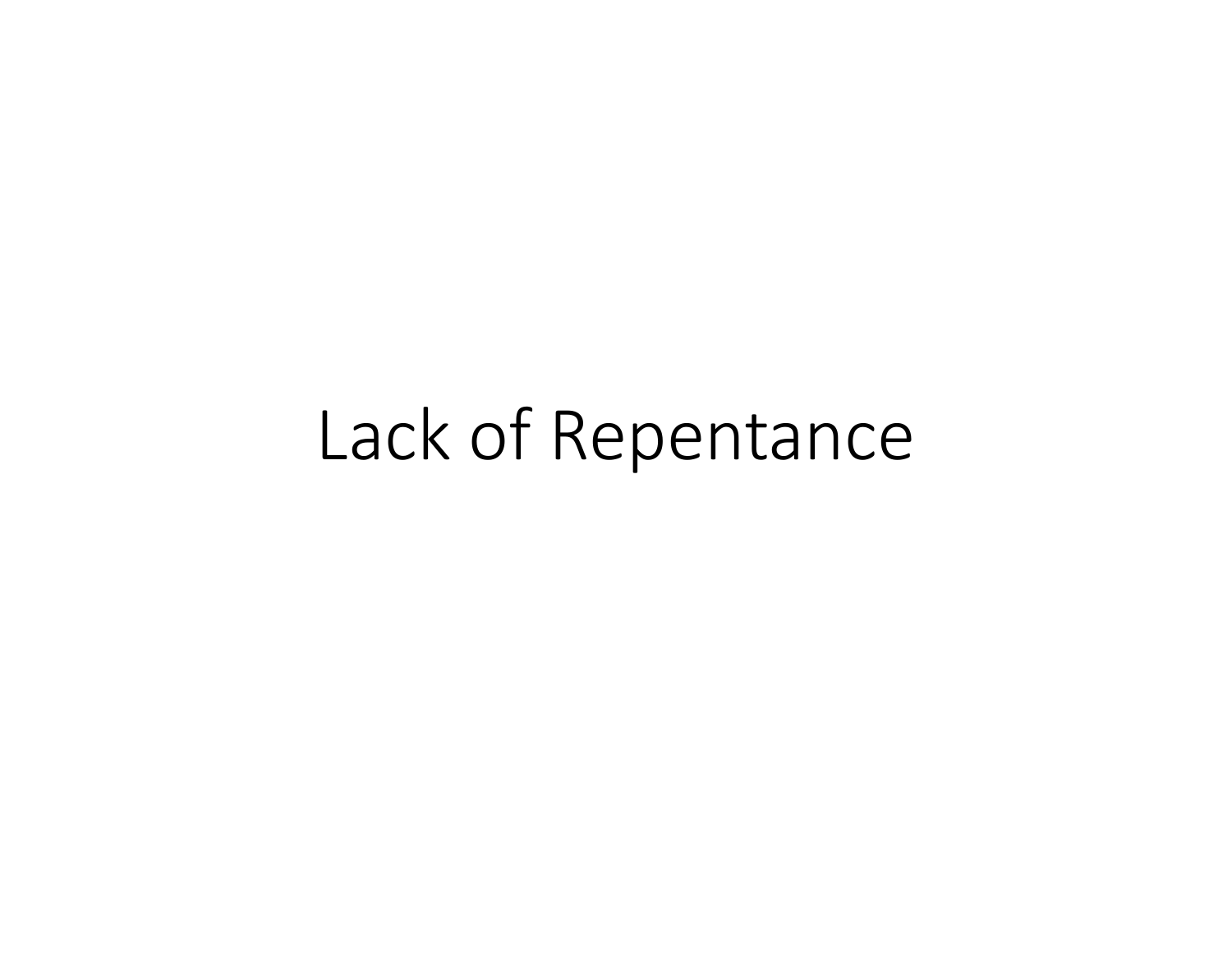#### Repentance

- "Compunction (for guilt, including reformation); by<br>implication reversal (of [another's] decision) Compunction: a feeling of guilt or moral scruple that prevents or follows the doing of something bad" (Strong's)
- "a change of mind, as it appears to one who repents, of a purpose he has formed or of something he has done" (Thayer's)
- Ezra 9:1–10:19 "and being guilty...for their guilt"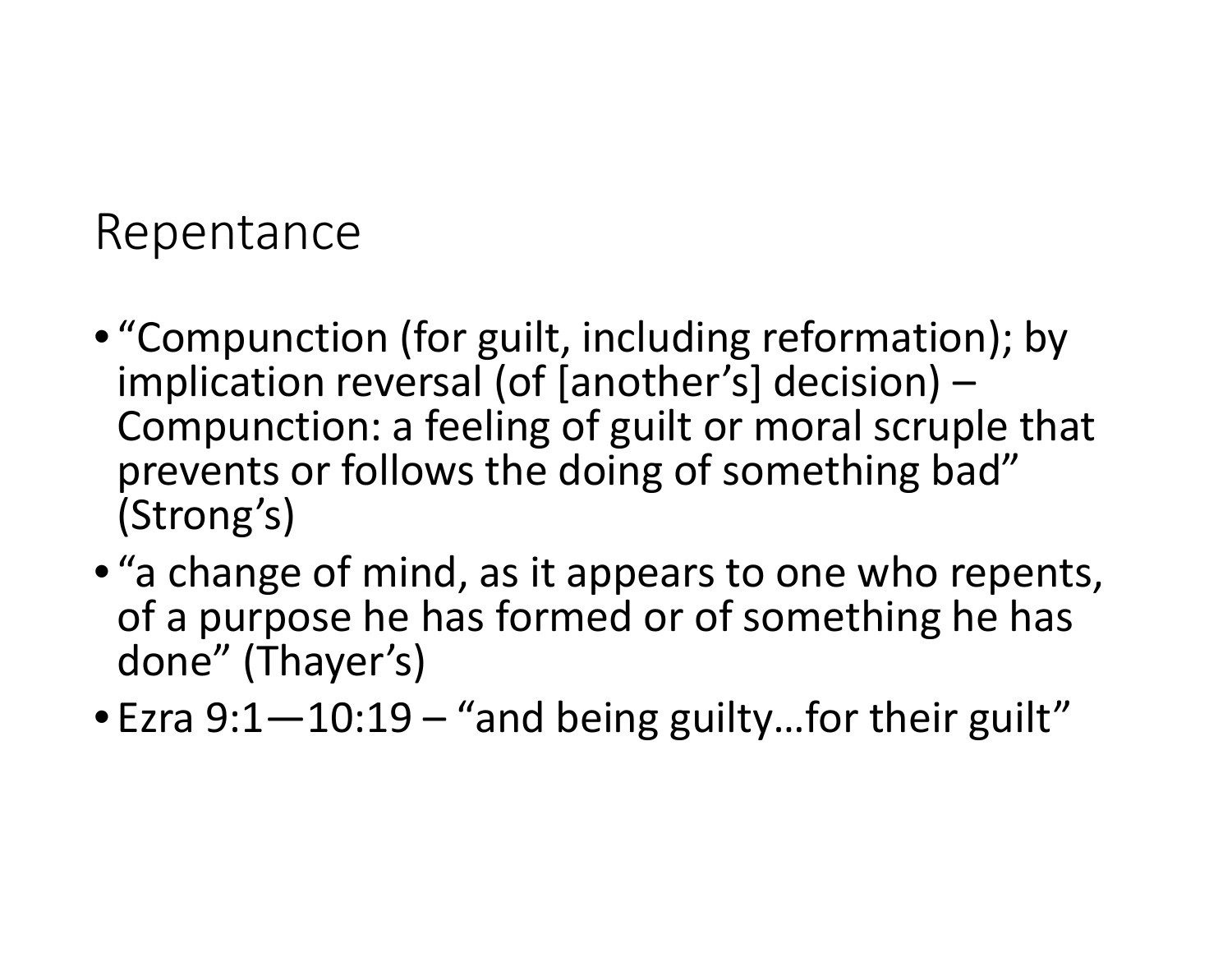Passages That Define the Road to Repentance

- Lk. 15:1-19 Young son: "and am no more worthy"
- Matt. 5:3-4 Recognizing one's nothingness, and remorsefulness of the transgression.
- 2 Cor. 7:10 That change of will or purpose which is caused by sorrow for sin will manifest itself in life changing principles.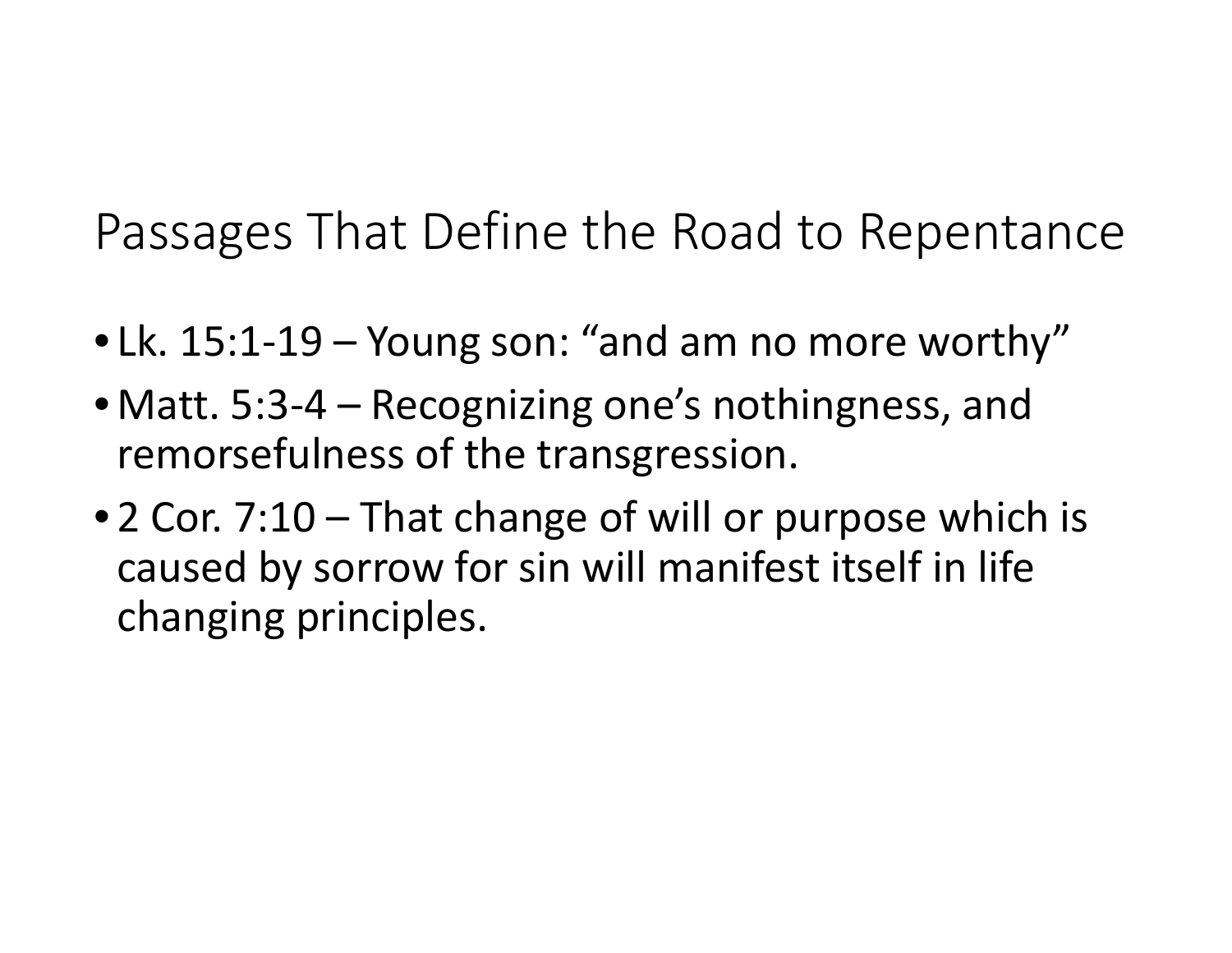Repentance is a Recognized Moral Doctrine

- Ezek. 33:10-16 righteousness of the righteous
- Ezek. 33:11; Heb. 13:17 The watchman says, "turn ye, turn, ye."
- 1 Kgs. 8:46-50 Solomon's prayer for the sins of the people.
- Ezek. 18:30 Repent that iniquity shall not be your ruin.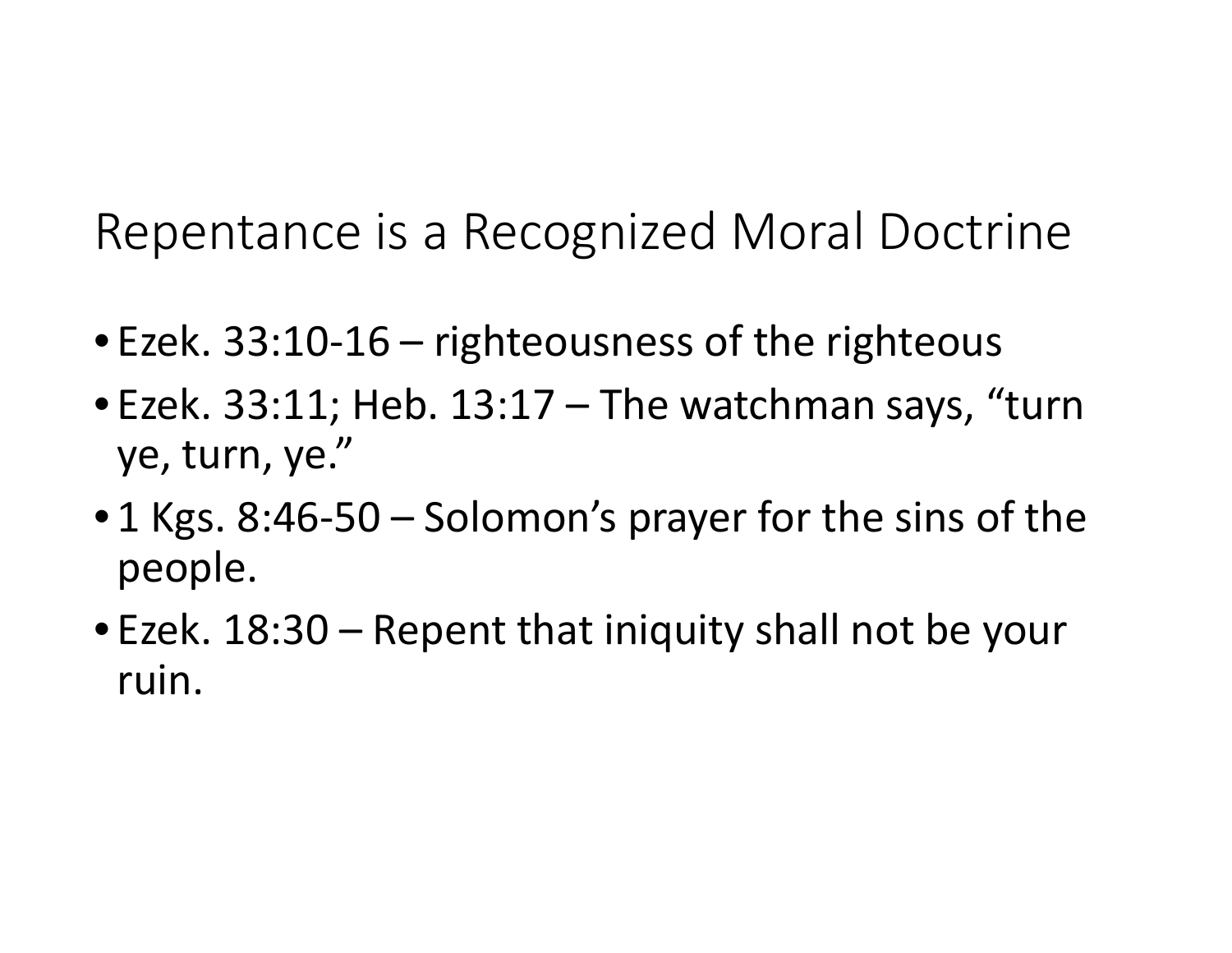Practiced by Godly Men

- Matt. 3: 1-12 Preaching of John was a call to repentance of the Jewish people.
- Acts 26:17-18, 20 "doing works worthy of repentance."
- Isa. 1:2-17 Isaiah cries out for repentance: repent or be condemned.
- Lk. 24:46-47– "Thus…repentance and remission of sins should be preached…"
- Acts 17:30 Commands all men everywhere to repent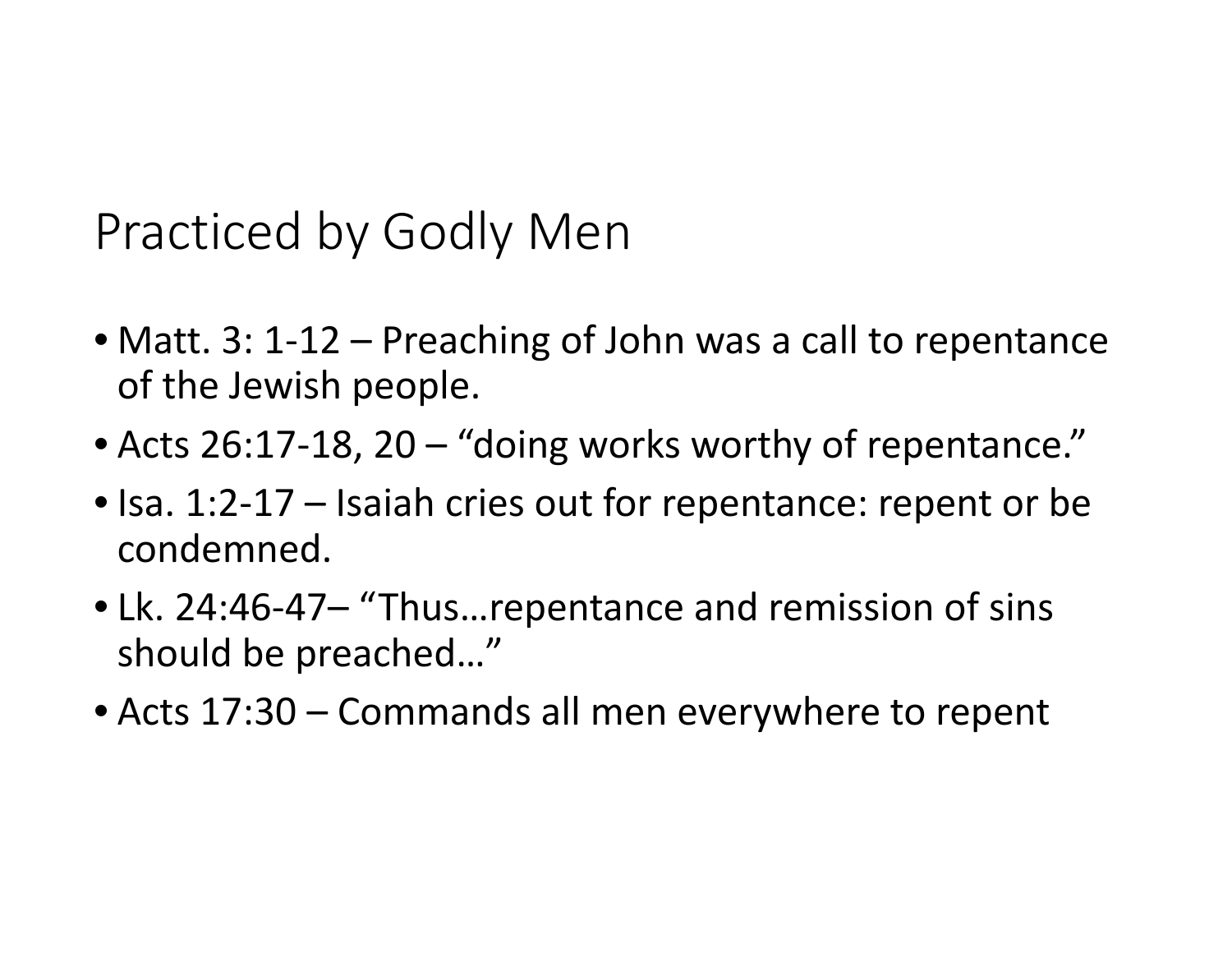#### A Command to be Observed

- Acts 17:30 Commands all men everywhere to repent
- 2 Pet. 3:9 "all should come to repentance."
- Acts 8:9, 22 Simon who had been a Sorcerer
- •Gal. 2:11, 14 Cephas stood condemned.
- Ezra 9:1-6; 10:1-17 Repentance is a hard thing and often requires difficult decisions.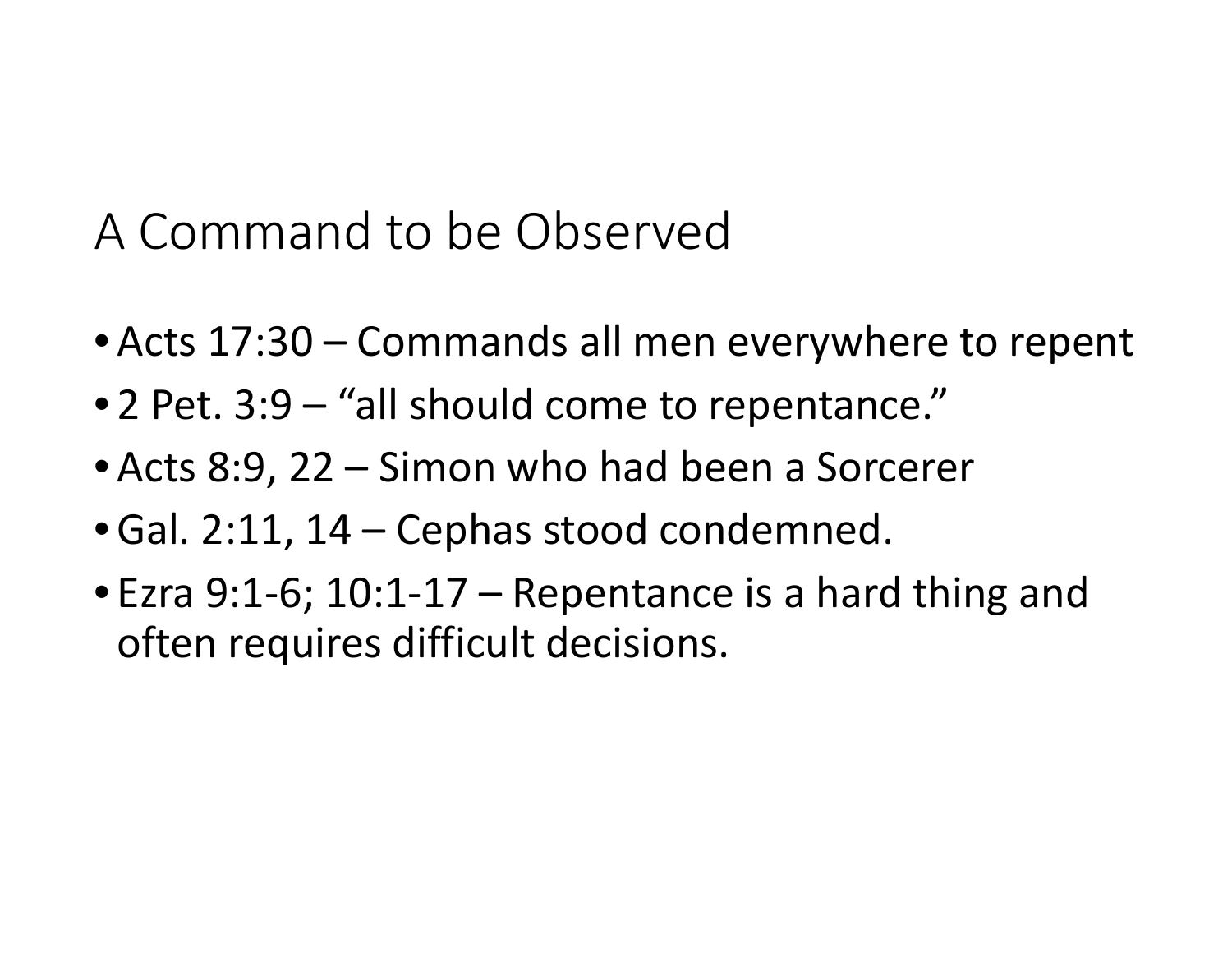Source of Repentance

- 2 Cor. 7:10 "Godly sorrow worketh repentance:" To get a man to repent, the man must be "sorry" that he has wronged God.
- Acts 14:8-18 "turn from these vain things..."
- Acts 17:22, 24-29, 30 Commands all to repent: change your mind, change your will, change your affections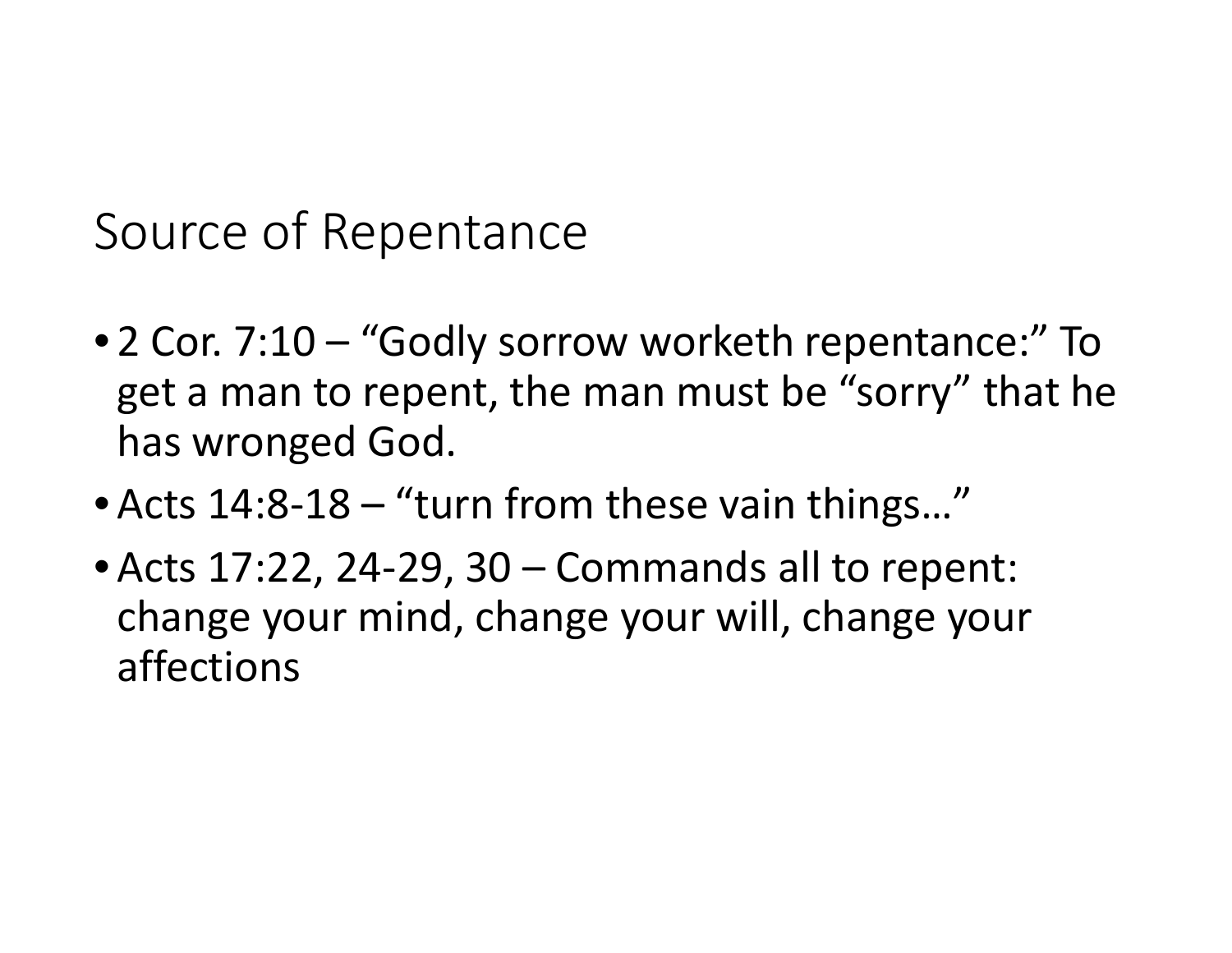True Repentance is a Change of the Will

- Matt. 21:23-32 Repentance is to change the will: The going is the fruit of repentance. The repentance was when the son changed his mind.
- 1 Jn. 1:8-10 God says WHEN you sin...confess, which includes repentance.
- 2 Kgs. 22:1ff; 23:25 Josiah: an example of true repentance.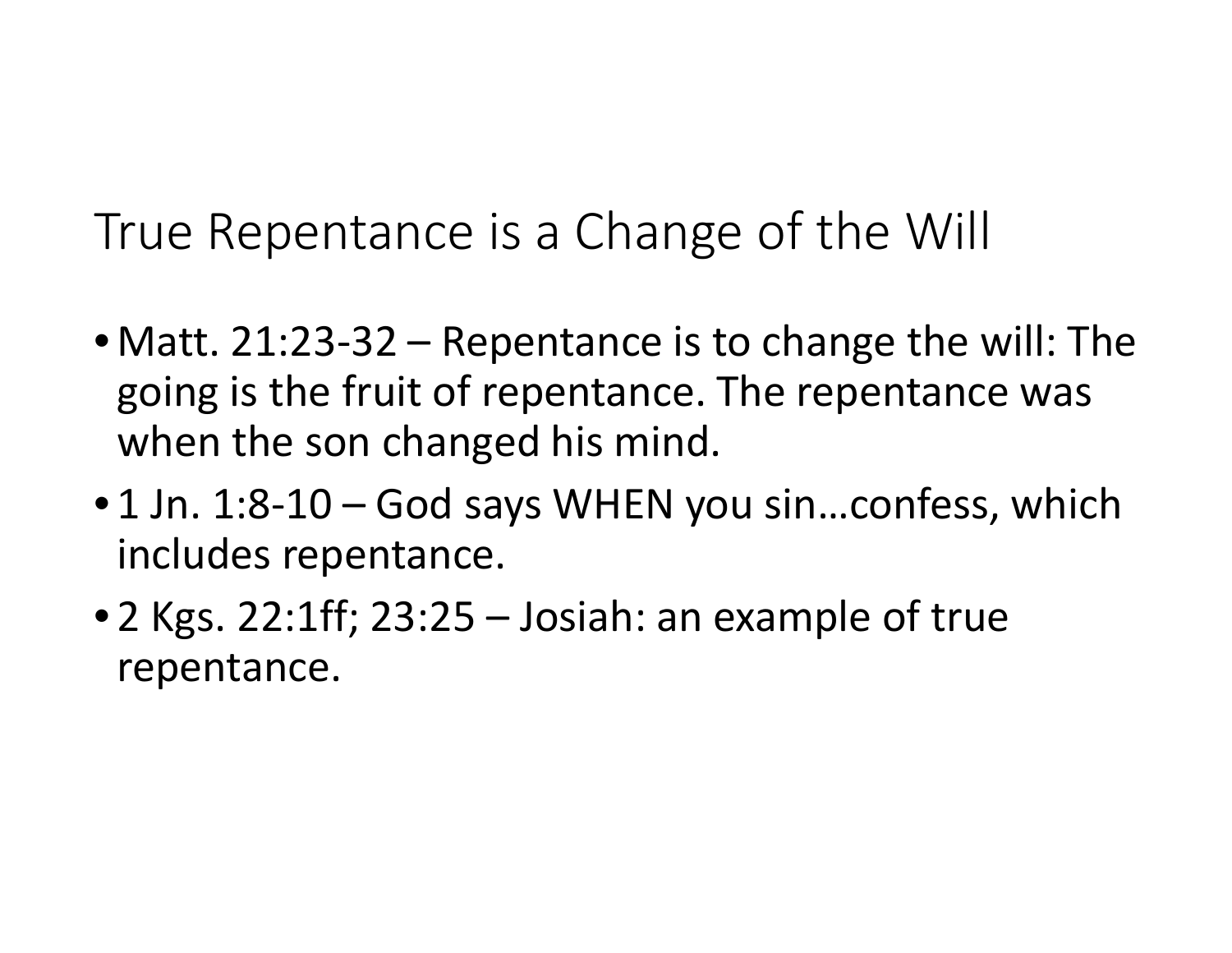Requires Humility

- At the root of repentance is the ultimate expression of…humility.
	- 2 Chron. 32:24-26 Hezekiah
	- 2 Chron. 33:10-13 Manasseh
	- 1 Kgs. 21:25-29 Ahab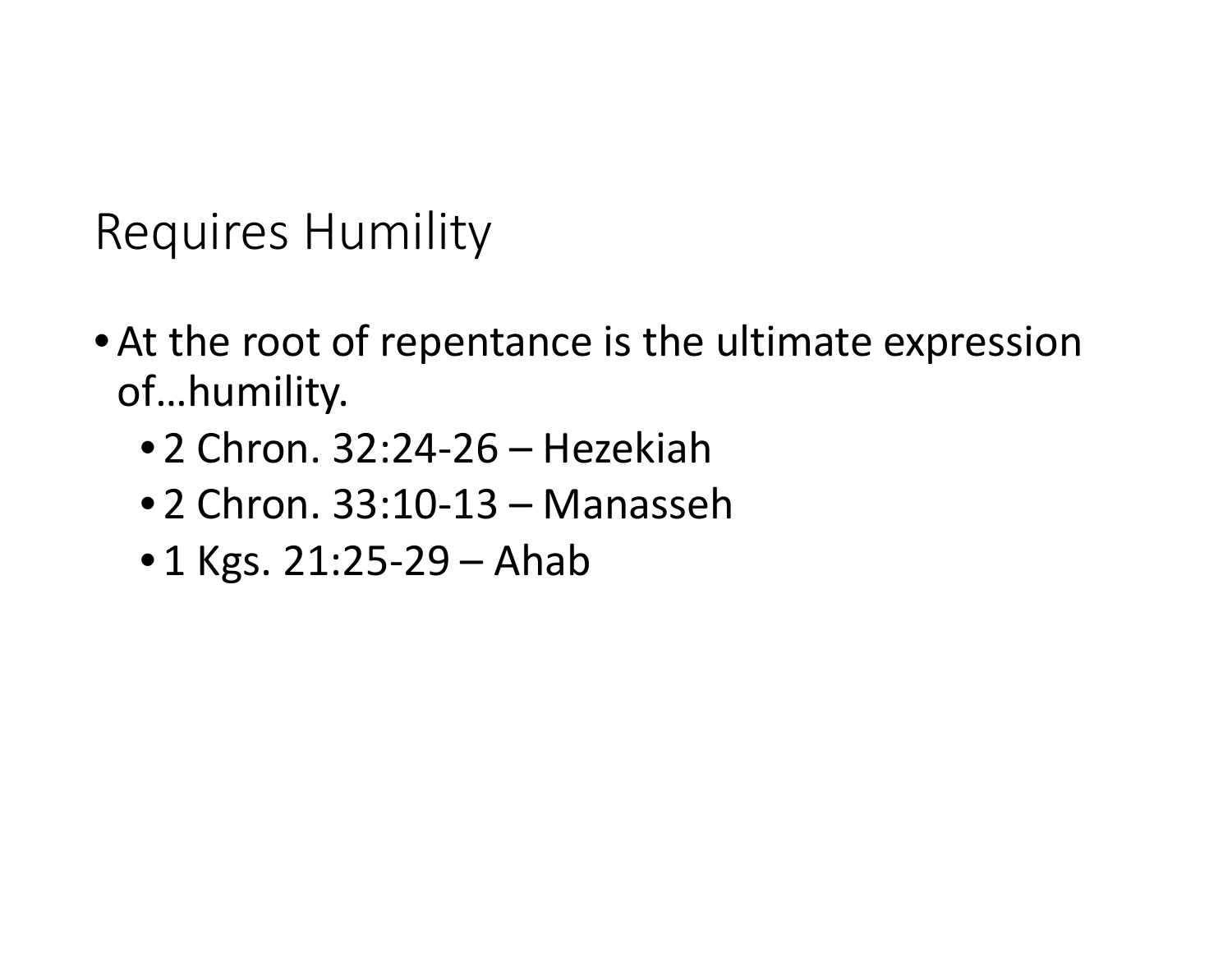A Lack of Repentance Leads to Death

- Jer. 44:15 -17 Do not be as those who fled to Egypt, saying, "we will not hearken"
- •Do you have a love for the truth, or love the darkness rather than the light?
	- 2 Thess. 2:10 "because they received not the love of the truth"
	- Jn. 3:19 "men loved the darkness rather than the light; for their works were evil"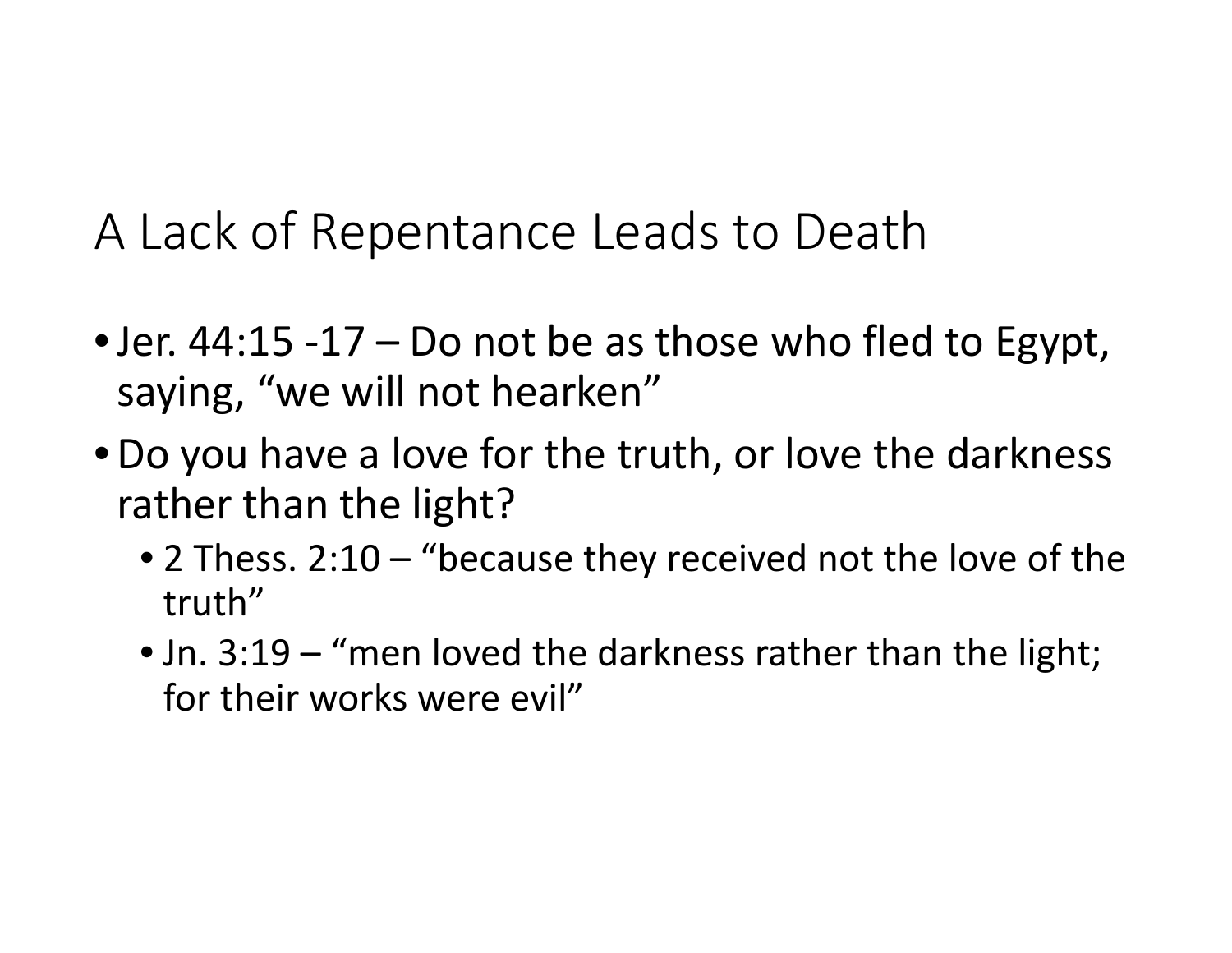- 2:1-7 Church of Ephesus
	- Vs. 2-3 Remained ardent in their defense of truth.
	- Vs. 4 but "didst leave thy first love"
	- Matt. 24:12 "the love of many shall wax cold"
	- Matt. 6:33 "seek ye first his kingdom..."
	- "Love" = affection: Many have taken in hand to pinpoint the affection lost by the brethren in Ephesus, but to whatever it referred, take warning.
	- Vs. 5 Repent…and do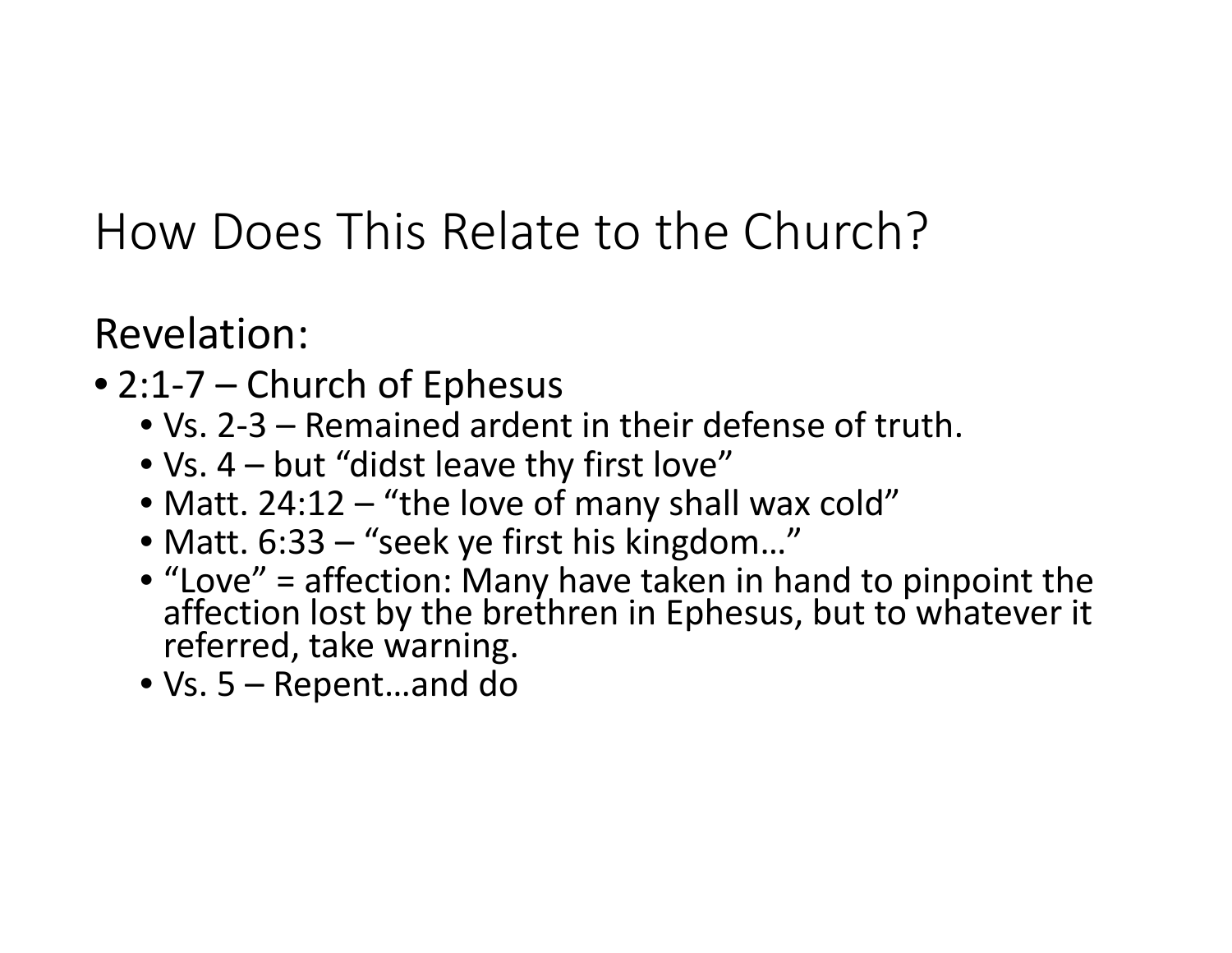- 2:12, 14-16 Church in Pergamum
	- Vs.  $14 -$  "I have a few things"
	- 2 Pet. 2:15 Balaam loved the hire of wrongdoing"
	- "to cast a stumbling block."
	- The word "stumbling-block" means anything over which one falls or stumbles, and then anything over which anyone may fall into sin.
	- Vs. 15 "teaching of the Nicolaitans in like manner" Another class of false teachers.
	- Vs. 16 Repent therefore
	- Titus 1:10-13; 1 Cor. 5:1-2 Cannot be idle regarding sin: for the benefit of Christians individually, and/or collectively.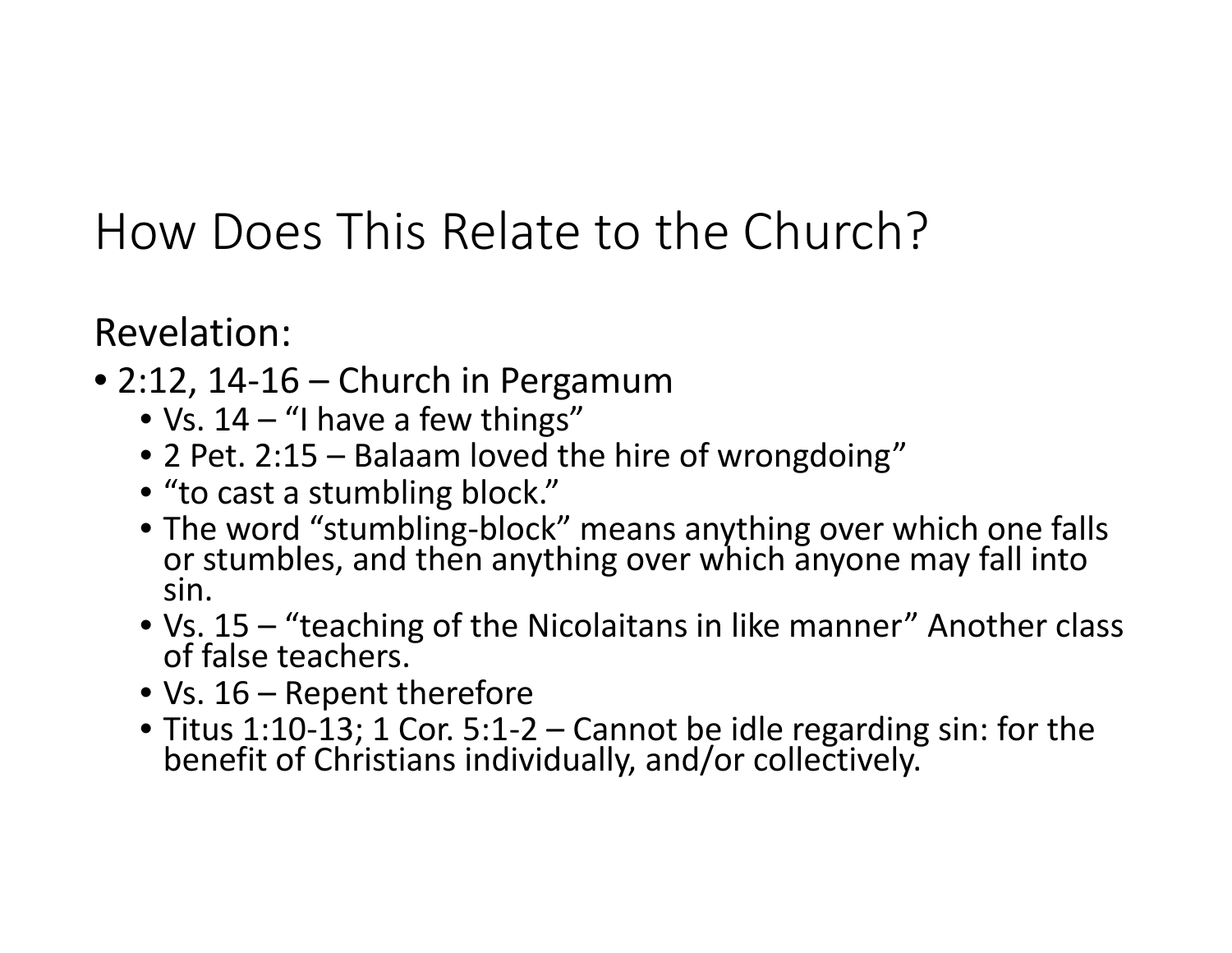- 3:1-3 Church in Sardis
	- Vs. 1 Had a name that they lived but were dead.
	- Vs. 2 Glimmer of life remained.
	- Vs. 3 No works had been found perfected, i.e., brought to completion.
	- 1 Thess. 4:1 "abound more and more"
	- Vs. 3 Repent…and pay attention, or "I will come as a thief…"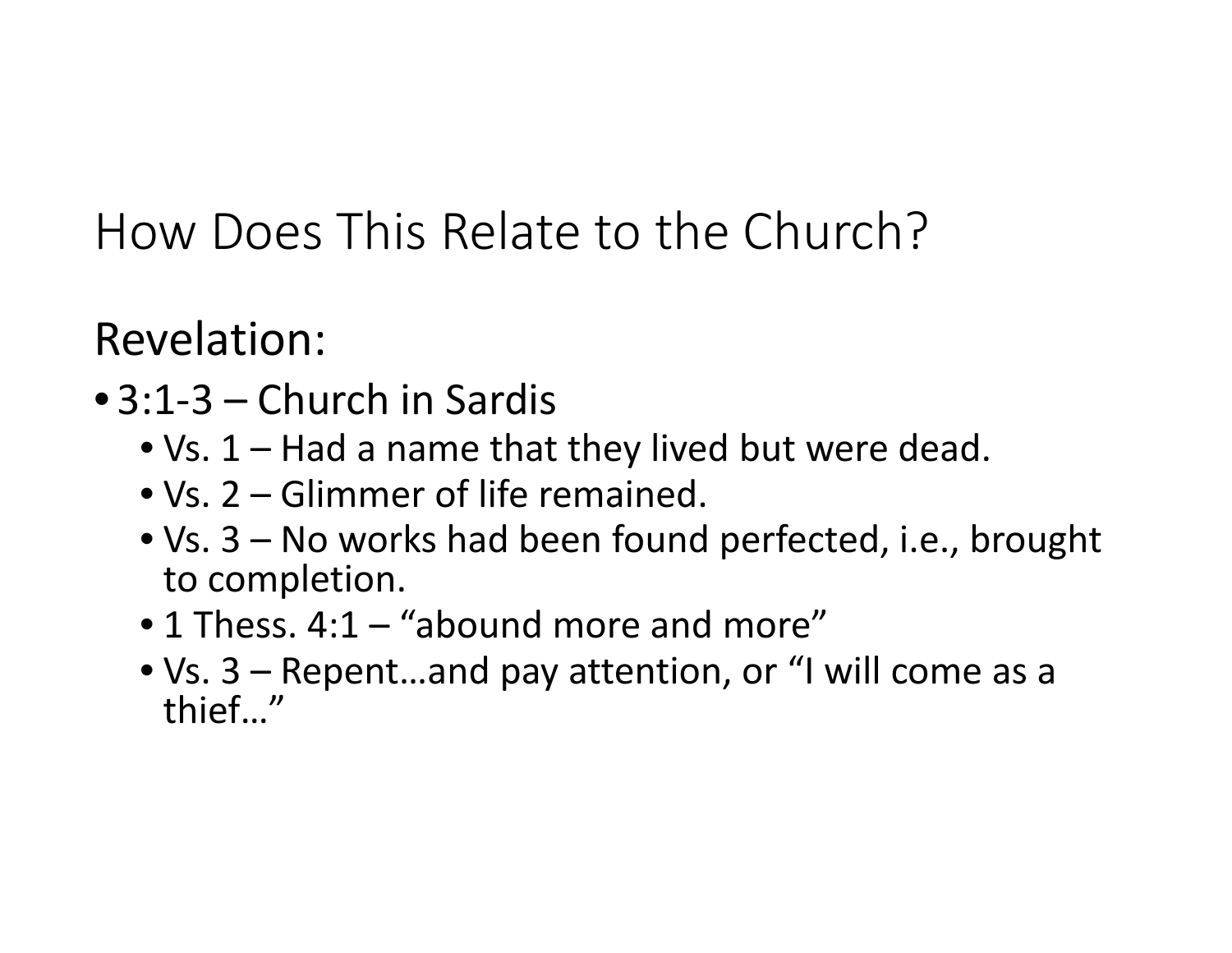- 3:14-19 Church in Laodicea
	- Vs. 15-16 neither cold/hot
	- Vs. 17 Unaware
	- Vs. 18 Correct your condition.
	- Vs. 19 Repent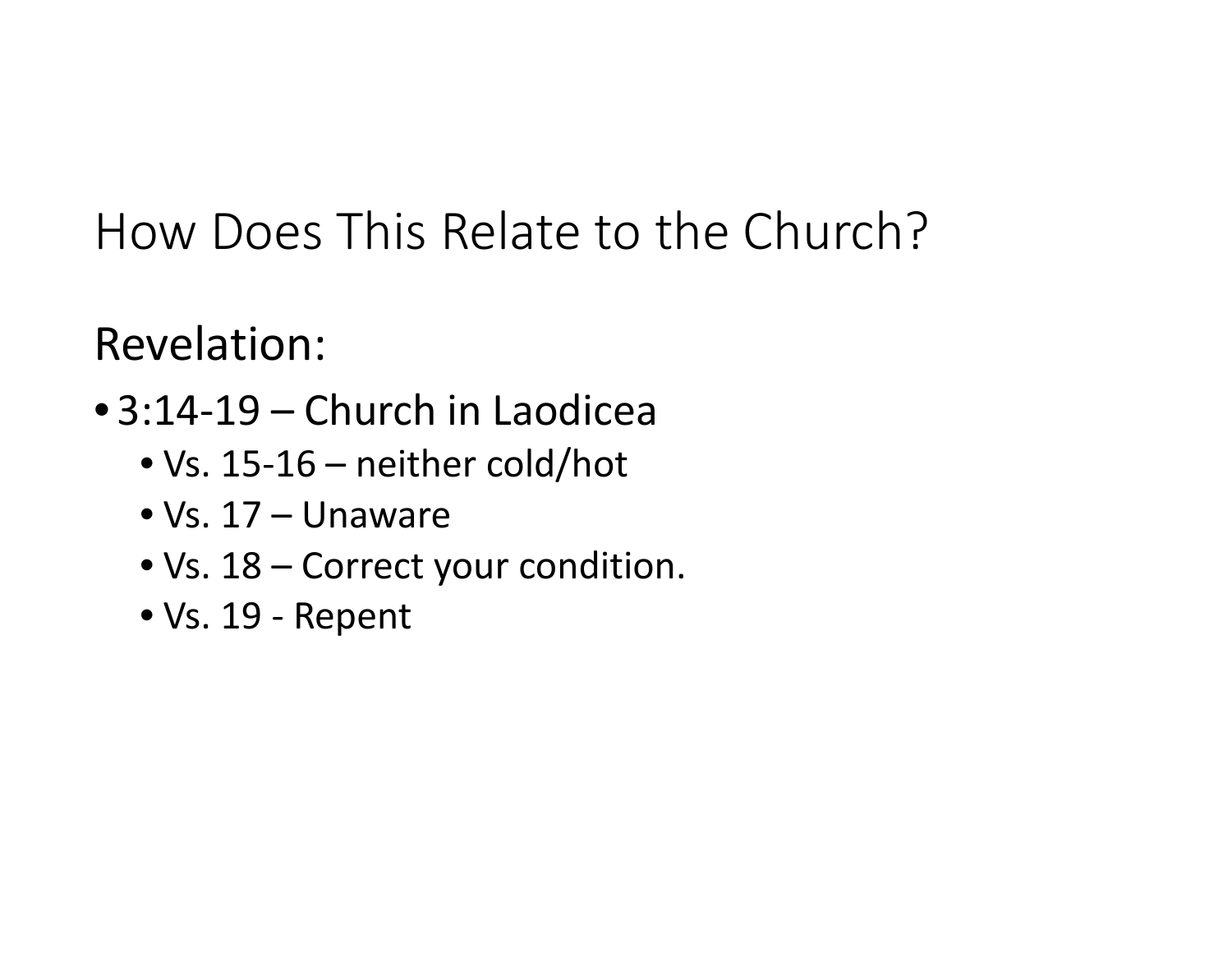## A Lack of Correcting Sin Results in Death

- Repentance is a staple part of the local church's existence:
	- 1 Cor. 5:1-5 Brethren's dealing with sin are to restore the fallen.
	- Gal. 6:1 Restore such a one in a spirit of gentleness; looking to thyself, lest thou also be tempted
	- Jam. 5:12-18 Confess therefore your sins one to another, and pray one for another that ye may be healed.